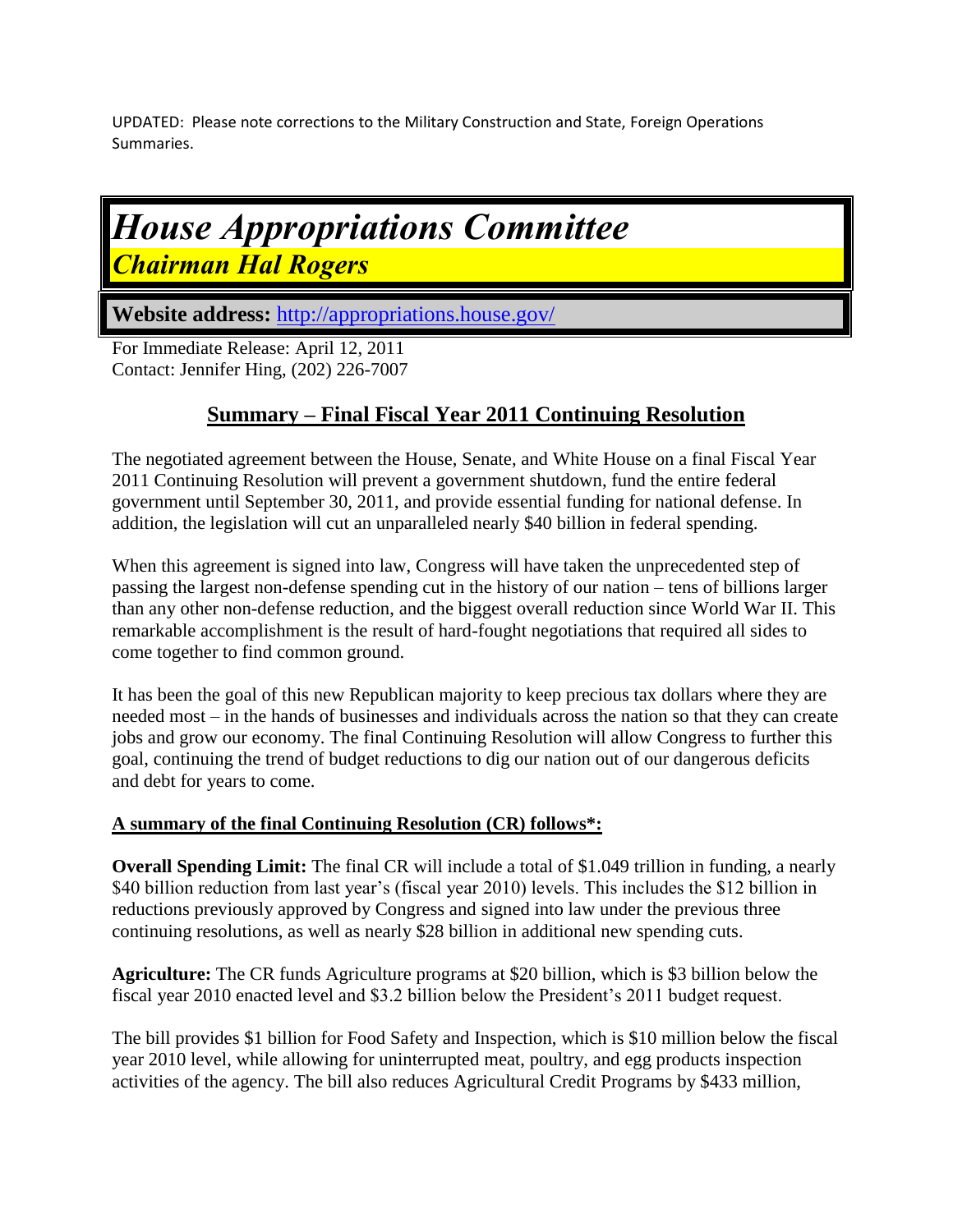Agricultural Research Service by \$64 million, and the National Institute for Food and Agriculture by \$125.9 million below the fiscal year 2010 levels.

The CR also includes \$6.75 billion for the Special Supplemental Feeding Program for Women, Infants and Children (WIC), which allows the program to support more than 9 million incomeeligible mothers, infants, and children up to 5 years of age.

**Commerce, Justice, Science:** The Commerce, Justice, Science section of the CR contains a total of \$53.4 billion, a \$10.9 billion, or 17%, reduction from fiscal year 2010 levels, and a reduction of \$7.1 billion, or 12%, from the President's fiscal year 2011 request.

The CR provides funding above fiscal year 2010 levels for National Institute of Standards and Technology research and manufacturing programs, as well as critical FBI national security and prisons/detention requirements. Justice Department appropriations are reduced by \$946 million below fiscal year 2010, with significant reductions to grant and construction programs, and Commerce Department appropriations are cut by \$6.5 billion below fiscal year 2010. The bill also includes \$18.5 billion for NASA and fully funds the newly authorized exploration program.

This section of the CR also prohibits funding for: the establishment of a Climate Service at the National Oceanic and Atmospheric Administration; the approval of new fisheries catch-share programs in certain fisheries; and for NASA and the Office of Science and Technology Policy to engage in bilateral activities with China.

**Defense Funding:** The Department of Defense is funded at \$513 billion in the CR – approximately \$5 billion above last year – providing the necessary resources for the safety of our troops and the success of our nation's military actions. The bill also includes an additional \$157.8 billion for overseas contingency operations (emergency funding) to advance our missions abroad.

The Defense section of this legislation includes \$126.7 billion for military personnel, providing for 1,432,400 active duty and 846,200 reserve troops. In addition, the bill contains a total of \$165.6 billion for operations and maintenance, \$102.1 billion for procurement, \$75 billion for research and development, and \$31.4 billion for Defense health programs. This legislation eliminates all Defense earmark account funding, a cut of \$4.2 billion from last year's level.

The CR also includes language preventing Guantanamo Bay detainees from being transferred into the United States for any purpose, prevents the construction or modification of detention facilities within the U.S. for the housing of detainees, and requires the Secretary of Defense to provide a certification to Congress that a transfer of any detainee to any foreign country or entity will not jeopardize the safety of the U.S. or its citizens. This language is virtually identical to existing law that was included in the National Defense Authorization Act

**Energy and Water:** The Energy and Water section is funded at \$31.8 billion in the CR. This is a 10% reduction – or \$3.6 billion – from the President's fiscal year 2011 request, and a 5% reduction – or \$1.7 billion – from fiscal year 2010 levels. These significant cuts further the House Republican commitment to deficit reduction and reining in the size of government, while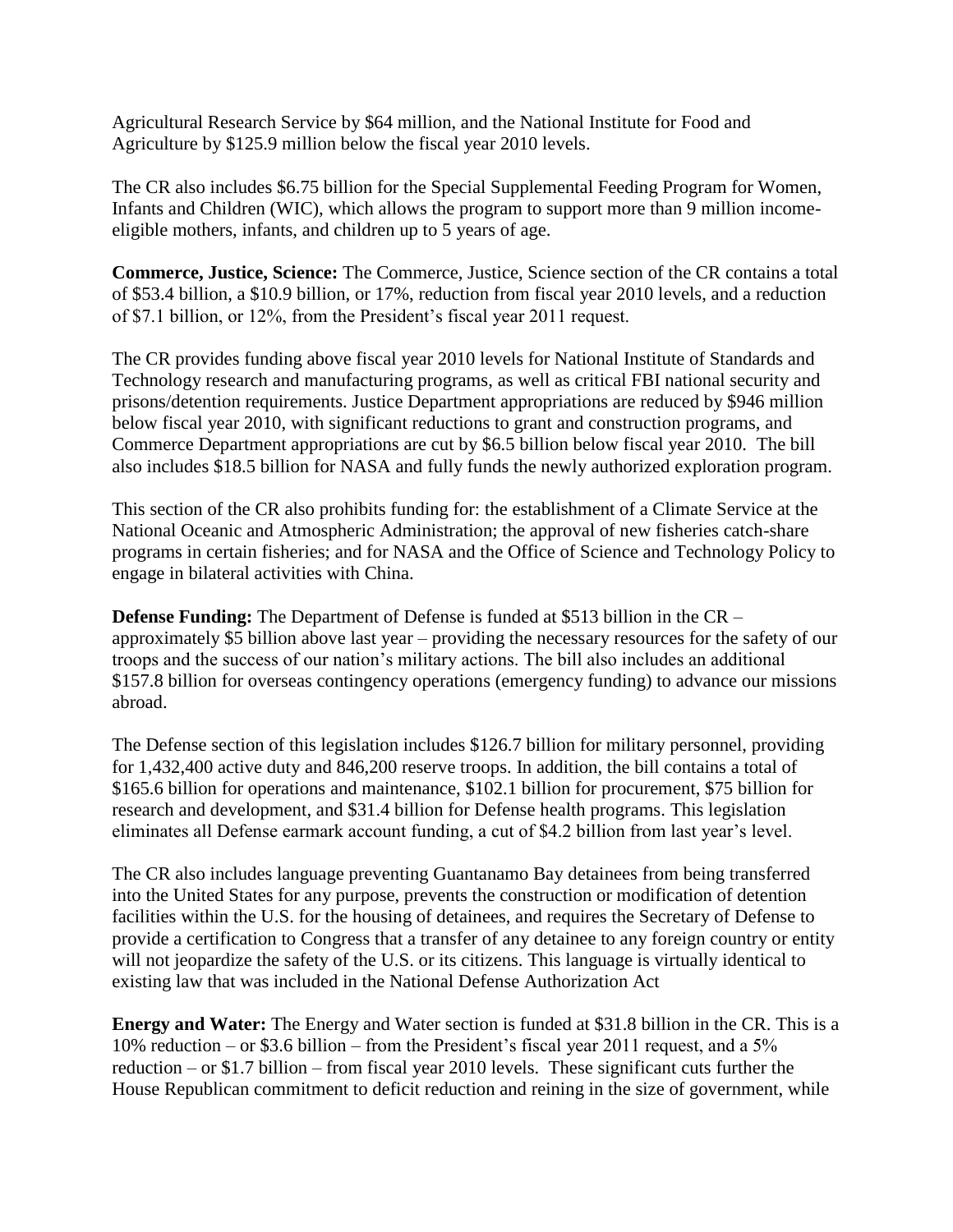at the same time protecting American security, providing support for private sector growth, and promoting a balanced national energy supply**.** 

The bill funds the Army Corps of Engineers at the President's request level of \$4.9 billion, supports existing applications for renewable energy loan guarantees at the Department of Energy, and provides a \$697 million (7%) increase for the National Nuclear Security Administration to ensure adequate funding for critical components of our national defense.

**Financial Services:** The Financial Services and General Government section of the CR contains a total of \$22 billion, a \$2.4 billion, or 10%, reduction from fiscal year 2010 levels, and a reduction of \$3.4 billion, or 14%, from the President's fiscal year 2011 request.

The CR reduces most Treasury and Executive Office of the President accounts and reduces funding for construction of new federal buildings by more than \$800 million. The bill provides a \$13 million increase over last year for the Inspector General of Troubled Asset Relief Program (TARP) to provide strong oversight of the billions of dollars remaining in TARP assets and continues current funding for drug task forces and programs to assist small businesses.

The CR restores a long-standing provision against the use of federal and local funds for abortions in the District of Columbia. The bill also includes the reauthorization of the DC Opportunity Scholarships, along with a \$2.3 million funding increase, to stop the termination of the program and allow new students to participate. The legislation also eliminates four Administration "Czars," including the "Health Care Czar," the "Climate Change Czar," the "Car Czar," and the "Urban Affairs Czar."

**Homeland Security:** A total of \$41.8 billion in discretionary funding is provided for the Department of Homeland Security (DHS) for fiscal year 2011. This is \$784 million, or 2%, below FY 2010, and \$1.9 billion, or 4%, below the President's fiscal year 2011 request.

All critical frontline operations for DHS – including Customs and Border Protection, Immigration and Customs Enforcement, the Transportation Security Agency, the Coast Guard, and the Secret Service are sufficiently funded to meet mission requirements and sustain staffing levels. This includes funding for 21,370 Border Patrol agents, 33,400 ICE detention beds, and military pay and allowances for the U.S. Coast Guard. The bill reduces CBP's Border Security Fencing, Infrastructure, and Technology (BSFIT) account to the President's request, reduces FEMA first responder grants by \$786 million, eliminates \$264 million in funding that was previously targeted to earmarks, and rescinds \$557 million in unobligated and lapsed balances from prior year funds. The bill also caps the amount of TSA screener personnel at 46,000.

The bill also includes \$1.05 billion in additional discretionary funding (for a total of \$2.65 billion, including current funds) for the costs of existing and expected disasters for fiscal year 2011.

**Interior:** The CR includes \$29.6 billion in discretionary funding in the Interior and Environment section of the bill, which is 8.1%, or \$2.62 billion, below the fiscal year 2010 enacted level and 8.5%, or \$2.8 billion, below the President's request.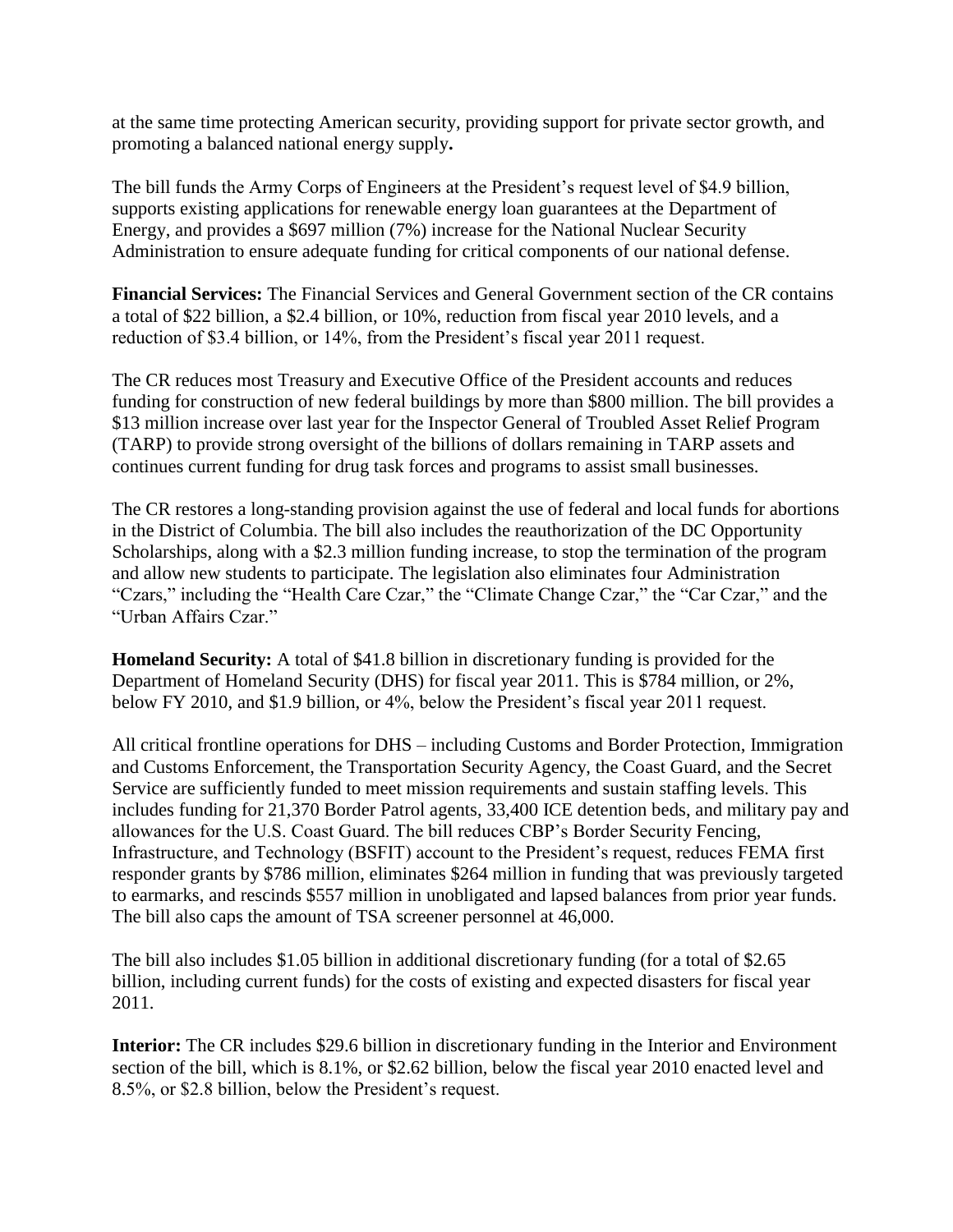The Environmental Protection Agency (EPA) is reduced by \$1.6 billion, a 16% decrease from last year's level. The cuts to the EPA alone represent 61% of the bill's reduction compared to last year's level. Funding levels for Land and Water Conservation Fund (land acquisition) programs are reduced \$149 million (-33%), climate change funding bill-wide is cut by \$49 million (-13%), and funding for the National Endowment for the Arts and the National Endowment for the Humanities is reduced by a combined \$25 million from last year's levels.

Funding levels for operational accounts bill-wide are largely sustained to prevent layoffs and the closure of national parks and forests, wildlife refuges, Smithsonian museums and other sites. In addition, the legislation contains language reinstating the Fish and Wildlife Service's original determination to delist wolves in states with approved management plans in place. It returns management of wolf populations in Idaho, Montana, Oregon, Washington, and Utah to the states. The bill also includes a limitation on the use of funds to implement the Bureau of Land Management's "Wild Lands" policy.

### **Labor, HHS, Education and Related Agencies**

The Labor, HHS, Education and Related Agencies section of the CR contains a total of \$157.7 billion, roughly a \$5.5 billion, or 3.36%, reduction from fiscal year 2010 levels. The bill is also nearly \$13 billion, or 7.6 percent, below the President's fiscal year 2011 request.

The CR preserves funding for large education programs that fund elementary and secondary schools as well as special education and provides a modest increase for Head Start to ensure that all children currently enrolled will continue to receive services, while making prudent reductions in lower priority areas. In addition, the bill continues the Pell Grant Program at the current maximum award level of \$4,860.

The CR terminates funding for more than 55 programs, for a total savings of well over \$1 billion. In addition, the bill cuts two programs funded in ObamaCare (the Consumer Operated and Oriented Plan (CO-OP) and terminates the Free Choice Voucher programs). The bill makes reforms to the Pell Grant Program that are estimated to save more than \$35 billion over the next 10 years by eliminating the ability of students to draw down two Pell Grant awards at the same time. Finally, the CR will return Title X funding to fiscal year 2008 levels.

**Legislative Branch:** Legislative Branch is reduced by \$103 million from last year's levels. Of this amount, funding for the U.S. House is reduced by \$55 million from last year – or 53% of the total cut – and reflects a 5% cut in Member, Committee, and Leadership office expenses except for the Appropriations Committee, which offered a larger cut of 9%.

**Military Construction/Veterans Affairs:** Military Construction/Veterans Affairs programs will receive \$73.3 billion in discretionary funding – a decrease of \$2.7 billion below the President's fiscal year 2011 request and a decrease of \$3.3 billion below last year's level. Within this funding, the bill provides critical and necessary resources for veterans' health and benefits, including an increase of \$13.8 billion for the Department of Veterans affairs over last year's level.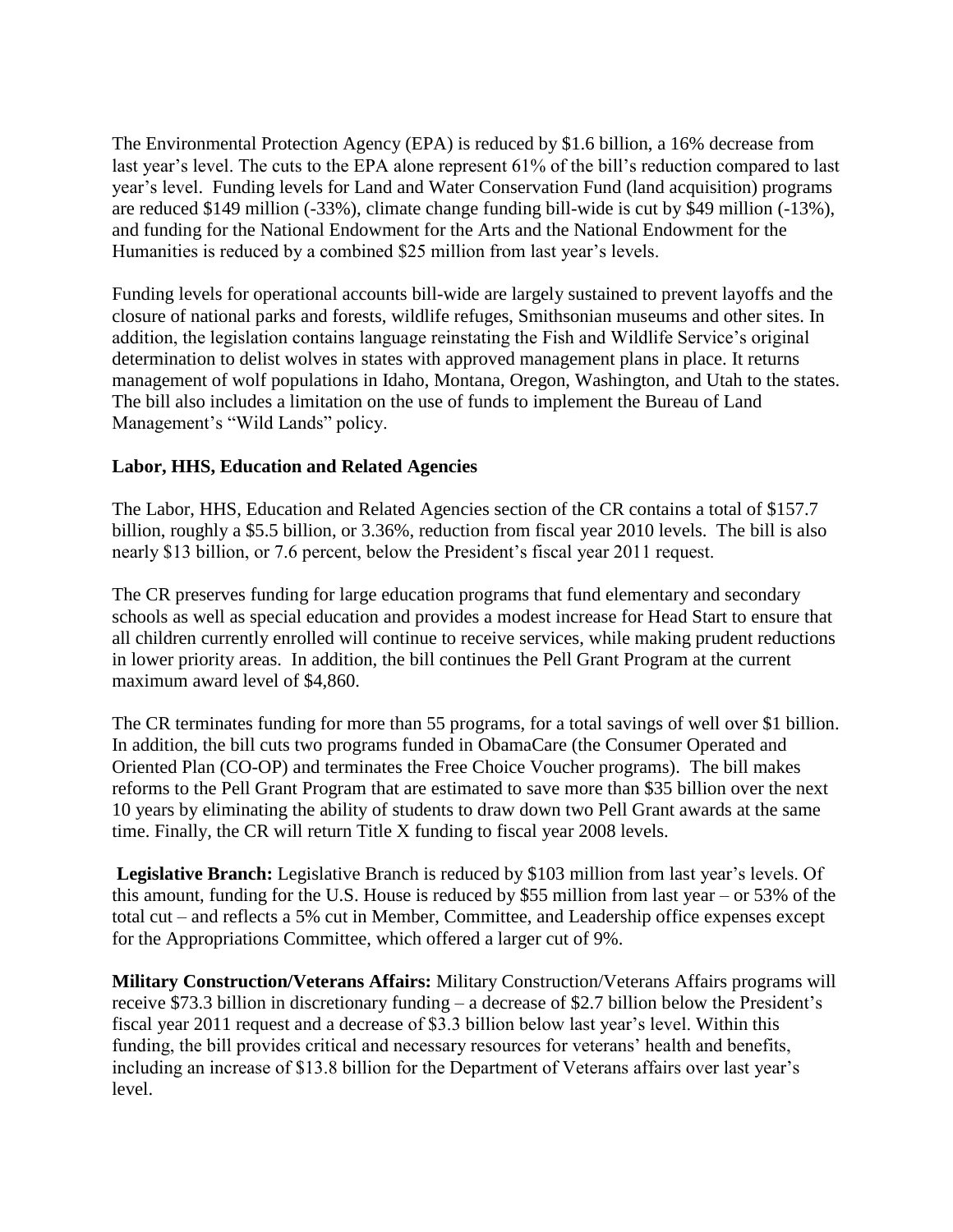**State and Foreign Operations:** The funding level for the State Department and Foreign Operations in the CR is a total of \$48.3 billion – a \$504 million reduction from last year's level and an \$8.4 billion reduction from the President's fiscal year 2011 request.

This section of the legislation includes a prohibition on pay raises for foreign services officers, a \$377 million cut to U.S. contributions to the United Nations and international organizations, and a \$130 million cut to international banks and financial institutions. In addition, the bill reduces family planning activities by \$73 million – and includes a reduction in the UN Population Fund to fiscal year 2008 levels. The bill also maintains pro-life policy provisions carried in fiscal year 2010.

**Transportation, Housing and Urban Development:** The Transportation, Housing, Urban Development and Related Agencies section of the CR contains a total of \$55.5 billion, a \$12.3 billion, or 18%, reduction from fiscal year 2010 levels, and a reduction of \$13.2 billion, or 20%, from the President's fiscal year 2011 request.

For the Department of Transportation, the bill eliminates new funding for High Speed Rail and rescinds \$400 million in previous year funds, for a total reduction of \$2.9 billion from fiscal year 2010 levels. The bill reduces funding for transit by a total of \$991 million and includes a total of \$528 million in new funding for the "TIGER" grant program. While the majority of programs funded by the Highway Trust Fund remain at fiscal year 2010 levels, the bill contains total contract authority rescissions of \$3.2 billion, of which \$630 million is comprised of old earmarks.

For the Department of Housing and Urban Development, the Community Development Fund program was reduced \$942 million, for a fiscal year 2011 funding level of \$3.5 billion. The Section 8 program is funded at a level of \$18.4 billion with \$16.7 billion for voucher renewals, \$1.45 billion for administrative fees, \$35 million for Section 811 mainstream voucher renewals, and \$50 million for HUD-Veterans Affairs Supportive Housing (VASH) vouchers.

#### **For a list of highlighted program cuts, please visit\*\*:**

**[http://republicans.appropriations.house.gov/\\_files/41211ProgramCutsListFinalFY2011CR.](http://republicans.appropriations.house.gov/_files/41211ProgramCutsListFinalFY2011CR.pdf) [pdf](http://republicans.appropriations.house.gov/_files/41211ProgramCutsListFinalFY2011CR.pdf)**

**For the text of the legislation, please visit: [http://rules.house.gov/Media/file/PDF\\_112\\_1/Floor\\_Text/FINAL2011\\_xml.pdf](http://rules.house.gov/Media/file/PDF_112_1/Floor_Text/FINAL2011_xml.pdf)**

\*All non-defense funding levels within this summary DO NOT include a 0.2% across the board reduction included in the legislation that applies to all non-defense programs, projects, and accounts.